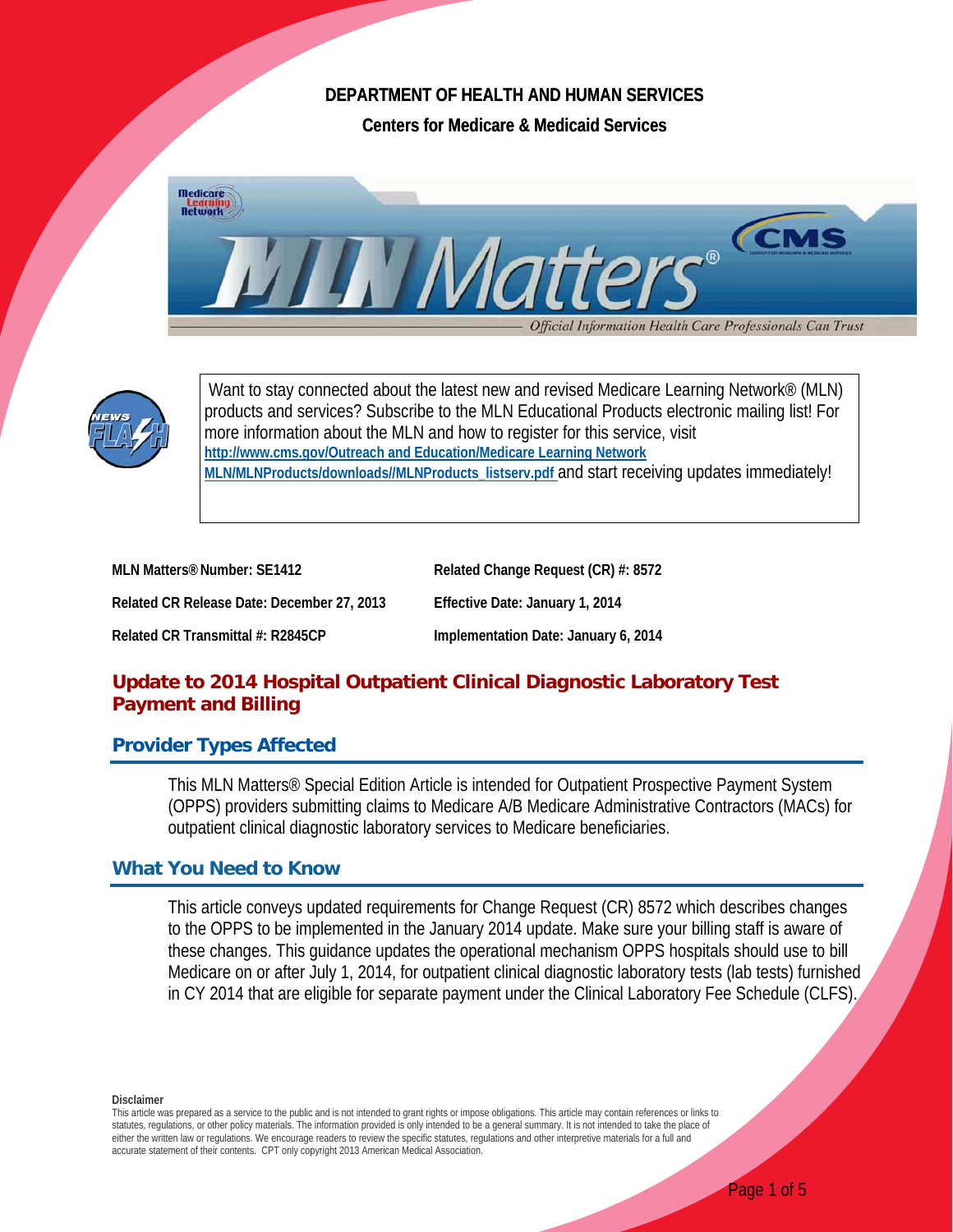### **Background**

In the January 2014 update to the hospital OPPS (CR 8572 issued December 27, 2013), the Centers for Medicare & Medicaid Services (CMS) implemented a new policy under the CY 2014 OPPS final rule, providing packaged payment of outpatient lab tests (other than molecular pathology) under the OPPS rather than separate CLFS payment, effective for dates of service on or after January 1, 2014. In the Medicare claims system, packaged payment would apply to all lab tests (other than molecular pathology) billed by OPPS hospitals on a 013X Type of Bill (TOB) (Hospital Outpatient).

As per the OPPS final rule, CMS created very limited exceptions to the packaging policy and instructed hospitals to use the 014X TOB (Hospital Non-Patient) to obtain separate payment only in the following circumstances:

- (1) Non-patient (referred) specimen;
- (2) A hospital collects specimen and furnishes only the outpatient labs on a given date of service; or
- (3) A hospital conducts outpatient lab tests that are clinically **unrelated** to other hospital outpatient services furnished the same day. "Unrelated" means the laboratory test is ordered by a different practitioner than the practitioner who ordered the other hospital outpatient services, for a different diagnosis.

In accordance with Medicare manual instructions, CMS assumed that a hospital functions as an independent laboratory in these circumstances. Therefore, hospitals could use the 014x bill used for "non-patients." In the absence of public comments indicating otherwise, CMS believed this was an appropriate use of the 014x TOB.

Since publication of the final rule and the January release of CR 8572, some hospitals expressed concern that submitting a 014x TOB in this manner may violate the Health Insurance Portability and Accountability Act. **The National Uniform Billing Committee (NUBC) definition approved in 2005 for the 014x TOB for billing of laboratory services provided to "Non-Patients," means referred specimen, where the patient is not present at the hospital.**

To alleviate this concern, for CY 2014 a new modifier will be used on the 013X TOB (instead of the 014X TOB) when non-referred lab tests are eligible for separate payment under the CLFS for exceptions (2) and (3) listed above. The 014x will only be used for non-patient (meaning referred) laboratory specimens (exception 1 above) and will not include this new modifier. The new modifier will be effective for claims received on or after July 1, 2014, and retroactive for dates of service on or after January 1, 2014. Please note that CMS views this new modifier as an immediate solution to hospitals' concern for CY 2014 and that we may evaluate better means to bill for laboratory services next year.

Additionally to alleviate concerns on what hospitals can do in the interim period until the new modifier is implemented on July 1, 2014, CMS, **at the request of the NUBC**, will continue to allow providers to utilize the 014x TOB during this interim period when a hospital seeks separate payment under any of the three exceptions listed above, as per the CY 2014 OPPS final rule. This will allow time for

This article was prepared as a service to the public and is not intended to grant rights or impose obligations. This article may contain references or links to statutes, regulations, or other policy materials. The information provided is only intended to be a general summary. It is not intended to take the place of either the written law or regulations. We encourage readers to review the specific statutes, regulations and other interpretive materials for a full and accurate statement of their contents. CPT only copyright 2013 American Medical Association.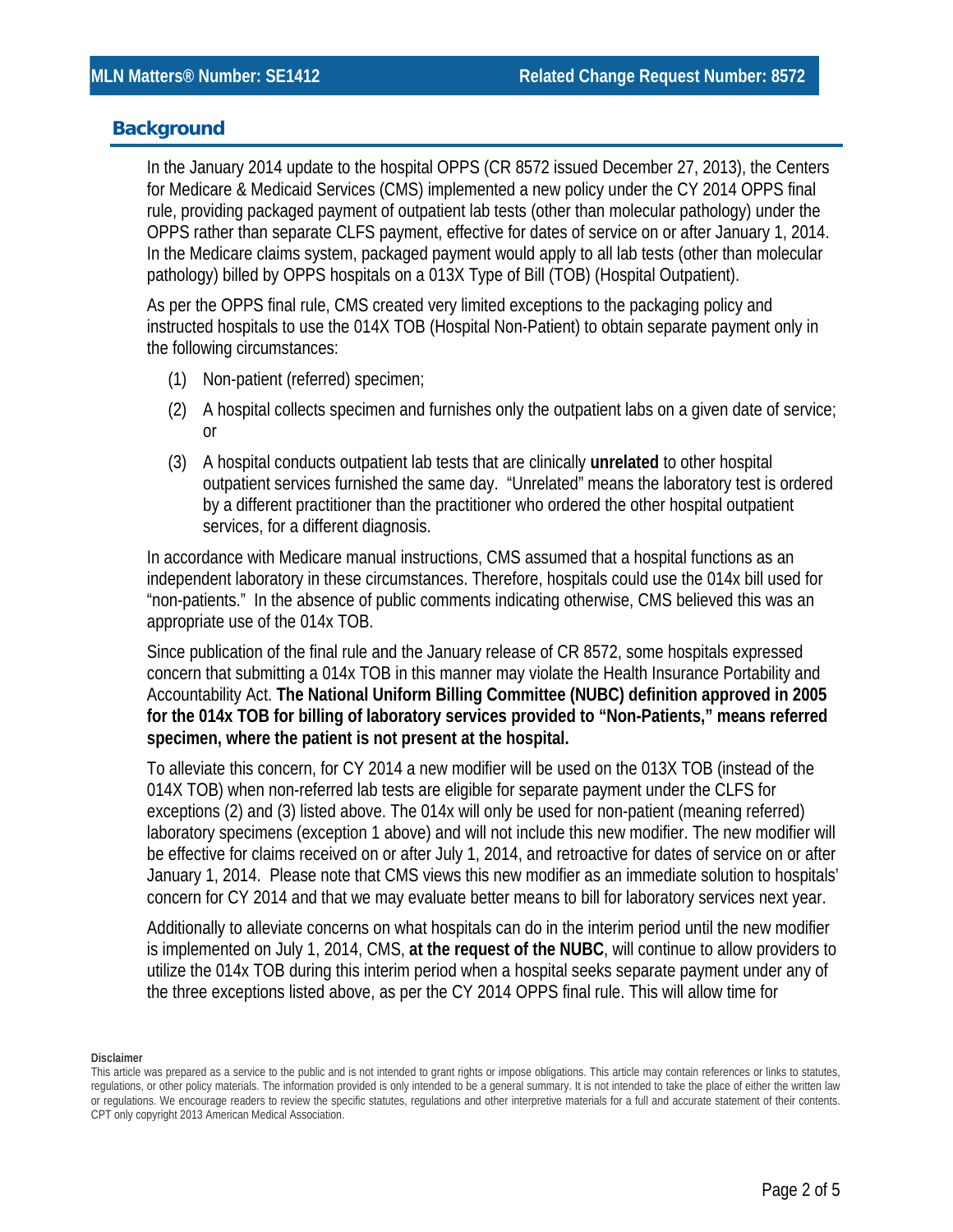providers to make necessary system adjustments without having to hold claims until the July implementation.

It will continue to be the hospital's responsibility to determine when laboratory tests qualify to receive separate payment. Starting with claims received July 1, 2014, and after, when a hospital appends the new modifier to a laboratory service, the provider is attesting that exception (2) or (3) listed above is met. The requirement for all OPPS services to be submitted on a single 13x claim (other than recurring services) continues to apply. In addition, laboratory tests for molecular pathology tests described by CPT codes in the ranges of 81200 through 81383, 81400 through 81408, and 81479 are not packaged in the OPPS and do not require the new modifier.

**Note:** Under the CY 2014 OPPS final rule, it is optional for OPPS hospitals to seek separate payment under the CLFS for a given outpatient lab test. To minimize administrative burden, OPPS hospitals are not required to distinguish related and unrelated outpatient lab tests, and may bill "unrelated" outpatient labs on the 013X TOB prior to July 1, 2014, or on the 013X TOB without the new modifier on or after July 1, 2014, to receive packaged payment under the OPPS. Hospitals are not required to reprocess any previously submitted claims.

| Condition                                                                                                                                        | <b>Claims with Dates of Service</b><br>on or after January 1, 2014, and<br>received Prior to July 1, 2014 | <b>Claims with Dates of Service on</b><br>or after January 1, 2014<br>Received on or after<br>July 1, 2014 |
|--------------------------------------------------------------------------------------------------------------------------------------------------|-----------------------------------------------------------------------------------------------------------|------------------------------------------------------------------------------------------------------------|
| (1) Non-patient (referred) specimen;                                                                                                             | <b>TOB 14x</b>                                                                                            | TOB 14x without the new modifier                                                                           |
| (2) A hospital collects specimen and<br>furnishes only the outpatient labs on<br>a given date of service;                                        | $*TOB$ 14x                                                                                                | TOB 13x and the new modifier,<br>effective January 1, 2014                                                 |
| (3) A hospital conducts outpatient lab<br>tests that are clinically unrelated to<br>other hospital outpatient services<br>furnished the same day | $*TOB$ 14x                                                                                                | TOB 13x and the new modifier,<br>effective January 1, 2014                                                 |

The table below summarizes the billing discussed above.

\*The 014X TOB does not provide differential CLFS payment rates for SCHs with qualified laboratories and other OPPS hospitals. See section below for further details.

#### **Sole Community Hospitals (SCHs)**

SCHs are paid under the OPPS. Therefore, the new OPPS packaging policies apply to SCHs as to other OPPS hospitals for laboratory and other services furnished on or after January 1, 2014. However, SCHs with qualified laboratories continue to be eligible for the 62 percent CLFS payment amount described in the "Medicare Claims Processing Manual" (Pub. 100-04 Chapter 16, Section 40.3) when they furnish outpatient lab tests that are separately payable under exceptions (2) or (3) listed above. The 014X TOB does not provide differential CLFS payment rates for SCHs with qualified laboratories and other OPPS hospitals. Qualified SCHs must submit a 013X TOB with the new

This article was prepared as a service to the public and is not intended to grant rights or impose obligations. This article may contain references or links to statutes, regulations, or other policy materials. The information provided is only intended to be a general summary. It is not intended to take the place of either the written law or regulations. We encourage readers to review the specific statutes, regulations and other interpretive materials for a full and accurate statement of their contents. CPT only copyright 2013 American Medical Association.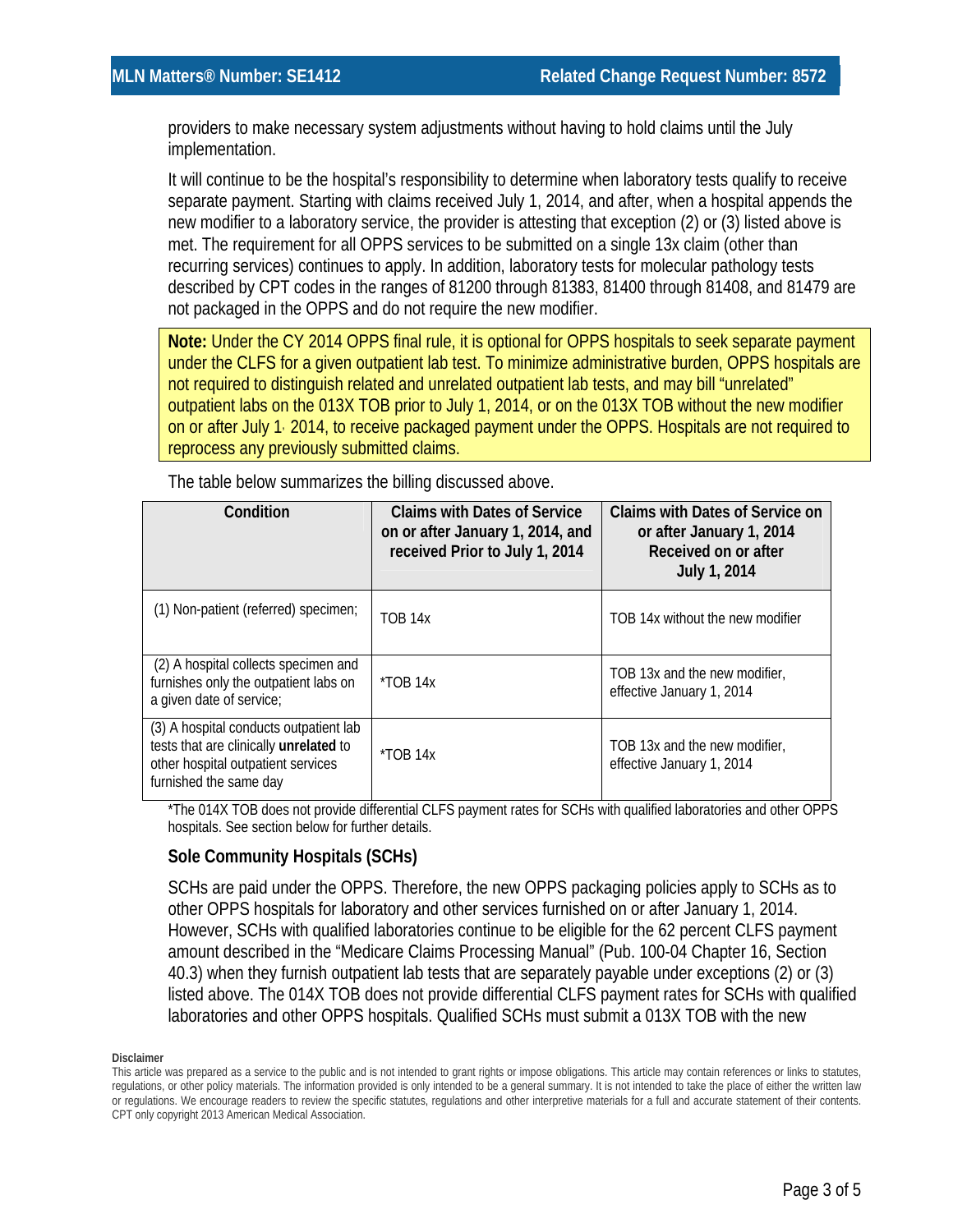modifier appended to separately payable outpatient lab services in order to obtain the 62 percent CLFS payment amount provided in current manual instructions. CMS recognizes that these providers may wish to cancel or adjust claims that are submitted without the new modifier prior to July 1, 2014, and submit a new 013x claim with the appended modifier after July 1, 2014, in order to receive corrected reimbursement or for other reasons when the new modifier is implemented in July.

CMS will be reviewing claims data for CY 2014 for potential inappropriate unbundling of laboratory services under the new OPPS packaging policy. As stated in the OPPS final rule, CMS does not expect changes in practice patterns under the new policy. Hospitals may not establish new scheduling patterns in order to provide laboratory services on separate dates of service from other hospital services for the purpose of receiving separate payment under the CLFS.

#### **Billing Scenarios for the New Modifier (on or after July 1, 2014):**

- 1) A patient goes to hospital and the hospital only collects the specimen and furnishes only laboratory services on that date of service. No other services are rendered on this date of service. It is generally appropriate to append the new modifier to the laboratory services (see example 2).
- 2) A beneficiary has a pre-surgery exam in a provider-based clinic for an outpatient cataract surgery that is scheduled in two weeks with the ophthalmologist. On the same day, while at the hospital the beneficiary goes to the hospital lab to have blood drawn for long-term psychiatric medication monitoring, by order of a community psychiatrist. In this situation, the hospital can use the new modifier to bill Medicare for separate payment under the CLFS of the lab test to monitor the patient's psychiatric medication level. However, any lab tests run by the hospital lab that day upon the order of the ophthalmologist or another physician in the ophthalmologist's group practice in preparation for the cataract surgery cannot be billed for separate payment.
- 3) The beneficiary in example 2 goes to the hospital lab to have blood drawn for long-term psychiatric medication monitoring, by order of a community psychiatrist, and has no other hospital services that day. The hospital can use the new modifier to bill Medicare for separate payment under the CLFS of the lab test to monitor the patient's psychiatric medication level.
- 4) The beneficiary in example 2 has the pre-surgery exam in the ophthalmologist's free-standing physician office. The ophthalmologist refers the beneficiary to the hospital lab located across the street for diagnostic lab tests in preparation for the upcoming outpatient surgery. The beneficiary has to immediately return to work and chooses to have the lab work done at the hospital 2 days later. The hospital can use the new modifier to bill Medicare for separate payment under the CLFS.
- 5) The beneficiary in example 3 goes to the hospital lab the same day to have the pre-surgical labs drawn. The hospital can use the new modifier to bill Medicare for separate payment under the CLFS.

This article was prepared as a service to the public and is not intended to grant rights or impose obligations. This article may contain references or links to statutes, regulations, or other policy materials. The information provided is only intended to be a general summary. It is not intended to take the place of either the written law or regulations. We encourage readers to review the specific statutes, regulations and other interpretive materials for a full and accurate statement of their contents. CPT only copyright 2013 American Medical Association.